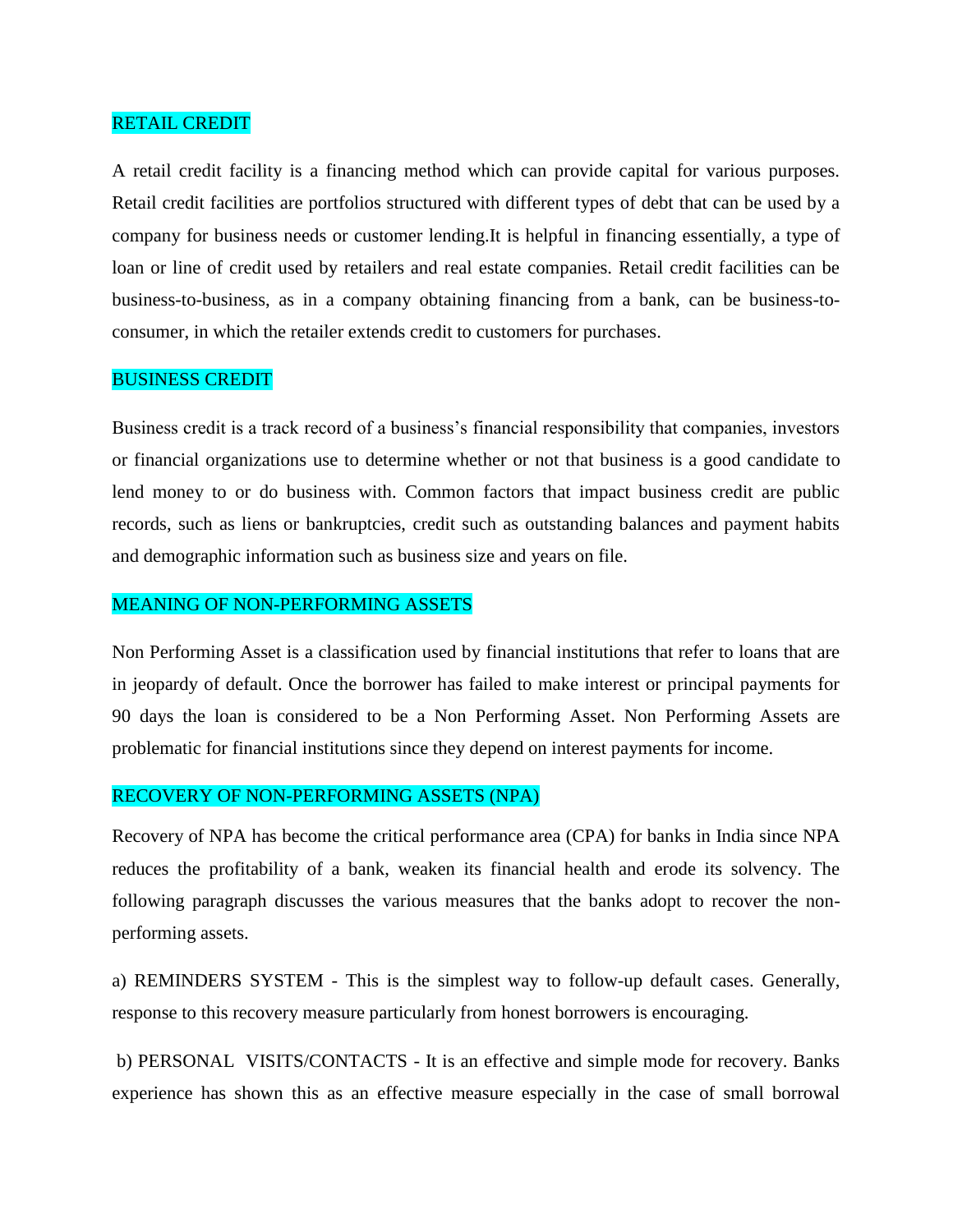accounts. Involvement of staff at all levels in the bank branch is necessary. Frequent visits are called for in case of hardcore borrowers. Over the years it is observed that the number of visits to the borrower is going down due to cut in workforce in banks.

c) RECOVERY CAMPS - In respect of agricultural advances, recovery camps are organized during the harvest season. In organizing recovery camps, bankers take the help of outsiders, particularly revenue officers in the state government, local panchayat officials, etc. Banks give publicity of the recovery camp to be organized in the area.

d) RECOVERY AGENTS- Banks appoint outside professional agencies whose services are utilized to ascertain the whereabouts of the borrowers and enforcement of securities. There is some hesitancy on the part of public sector banks due to the unpleasant experience of some financial institutions in certain cases

e) RESTRUCTURING/REHABILITATION - The rehabilitation programme is for raising the unit's capacity to generate adequate internal surplus so that a certain portion of internal surplus could then be used for reducing the irregularity in the account. The bank undertakes the following actions as part of this programme - developing information system, review of performance, monitoring areas of weakness.

f) CORPORATE DEBT RESTRUCTURING - For large borrowers enjoying multiple banking accounts and with, credit facilities above Rs.20 crores, the Corporate Debt Restructuring (CDR) body has been created to facilitate debt restructuring. Cases of DRT, BIFR and willful defaults, doubtful and loss accounts and suit filed cases are outside the purview of the CDR. Thus, standard and sub204 standard accounts are only eligible to seek CDR shelter. No banker/ borrower can take recourse to any legal action during the 'stand-still' period of 90-180 days.

g) LOAN COMPROMISE - Once a NPA unit is evaluated and found that it cannot be revived, it becomes incumbent on the branch to initiate recovery proceedings. Since money has got time value whatever recovery means a branch adopts should result in quick repayment. As a recovery means, the, bank can either go to a court praying for negotiation with the customer for a compromised settlement. A compromise in bank loans means agreeing to borrower's request of accepting a part of outstanding dues in the books of the bank as full and final payment or allowing for the non-compliance of the terms of the loan, after analyzing the alternative courses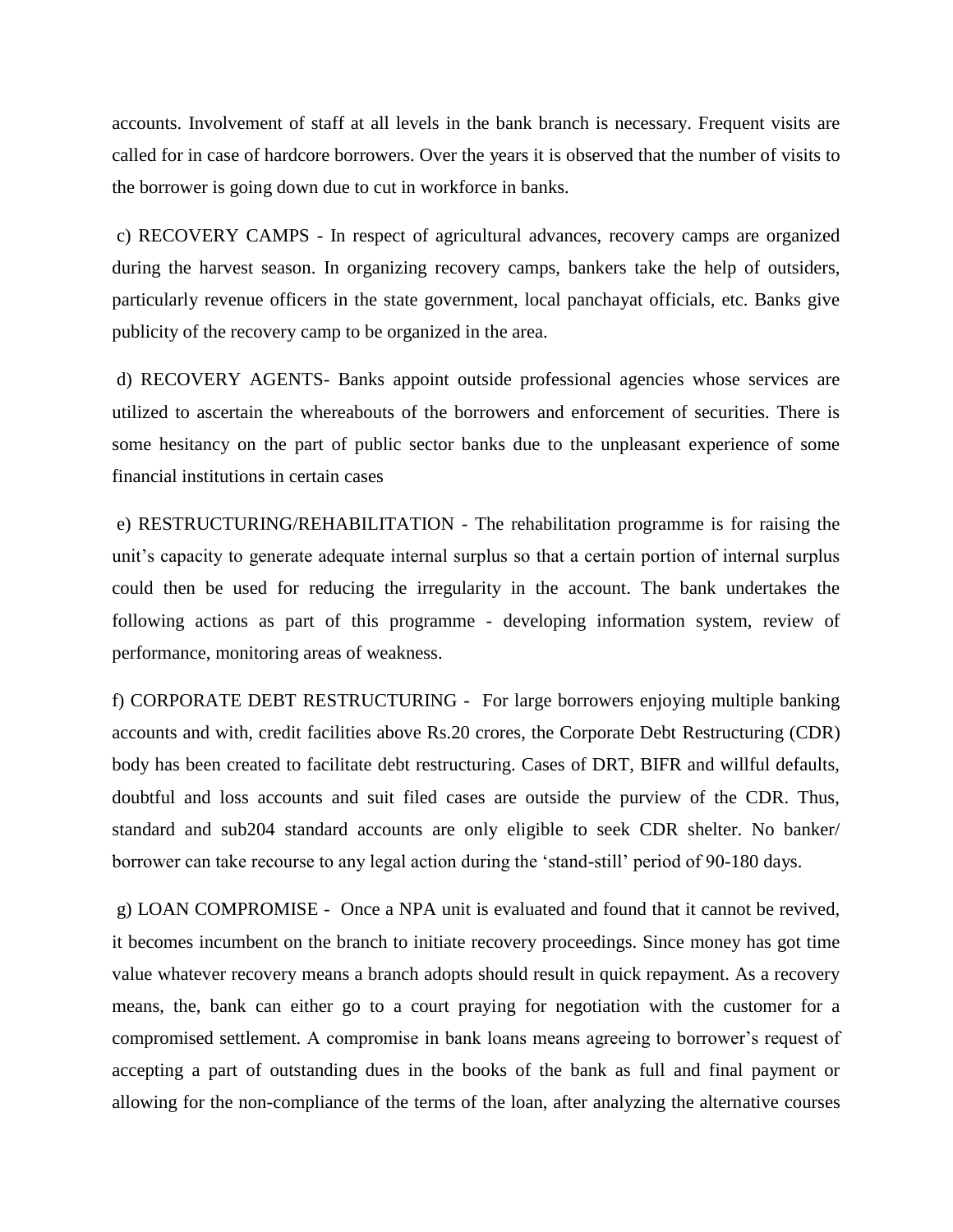of action, genuineness and capacity of the borrower to repay. It is also called as voluntary debt reduction or scaling down of dues. Loan compromise helps the bank to recover dues with least passage of time and minimize further the loss of earning opportunities.

h) SECURITY ADJUSTMENT or APPROPRIATION OF SUBSIDY - Where readily encashable securities such as Fixed deposits, LIC Policies, Government Securities, etc. are available and if borrowers are not responding to request for regularization of accounts, such securities are encashed after giving due notice to the borrowers, guarantors, etc. In case of sponsored schemes, the subsidy amount is kept in deposit accounts of the bank for appropriation after a specified lock-in period. In such cases where subsidy is available and the account is likely to become NPA, the subsidy amount is appropriated in the loan account.

i) RECALLING OF ADVANCES - When rigorous follow-up efforts do not yield any fruitful result, a final recall notice is usually served asking the party to rectify the irregularity in the account immediately. Recall notice should be sent only if the borrower is a willful defaulter, bank liability is significantly uncovered, borrower refusing to renew the credit limit, etc. The exercise of recalling of advances is one of the recovery

k) FILING SUIT - Filing of suit is the last resort available to a bank for recovery considering the disadvantages of filing suit. It involves incurring court fees and expenses for providing the witness of the bank. The long drawn process of legal proceedings results in delay in disposal of securities, by which time, the value and conditions of the same may deteriorate. Generally, it may take 6-7 years to get the suits decreed. The money value would have eroded substantially by that time. Sale through court turns out to be distress sale on account of lack of bidders and hence no fair return is guaranteed. After filing the suit, borrowers/ guarantors start disposing of their personal assets and hence recovery of bank dues is likely to prove difficult. Moreover, the realized value sometimes does not meet even the expenses towards maintenance, safe keeping of the securities and liquidator's/ Commissioner's expense/ fees. (Canara Bank, 2001). In this light, the issue that needs deliberation is that despite banks resorting to filing of suits, whether the legal process has been beneficial in recovery of dues of banks and enforcement of credit discipline (RBI, 1999).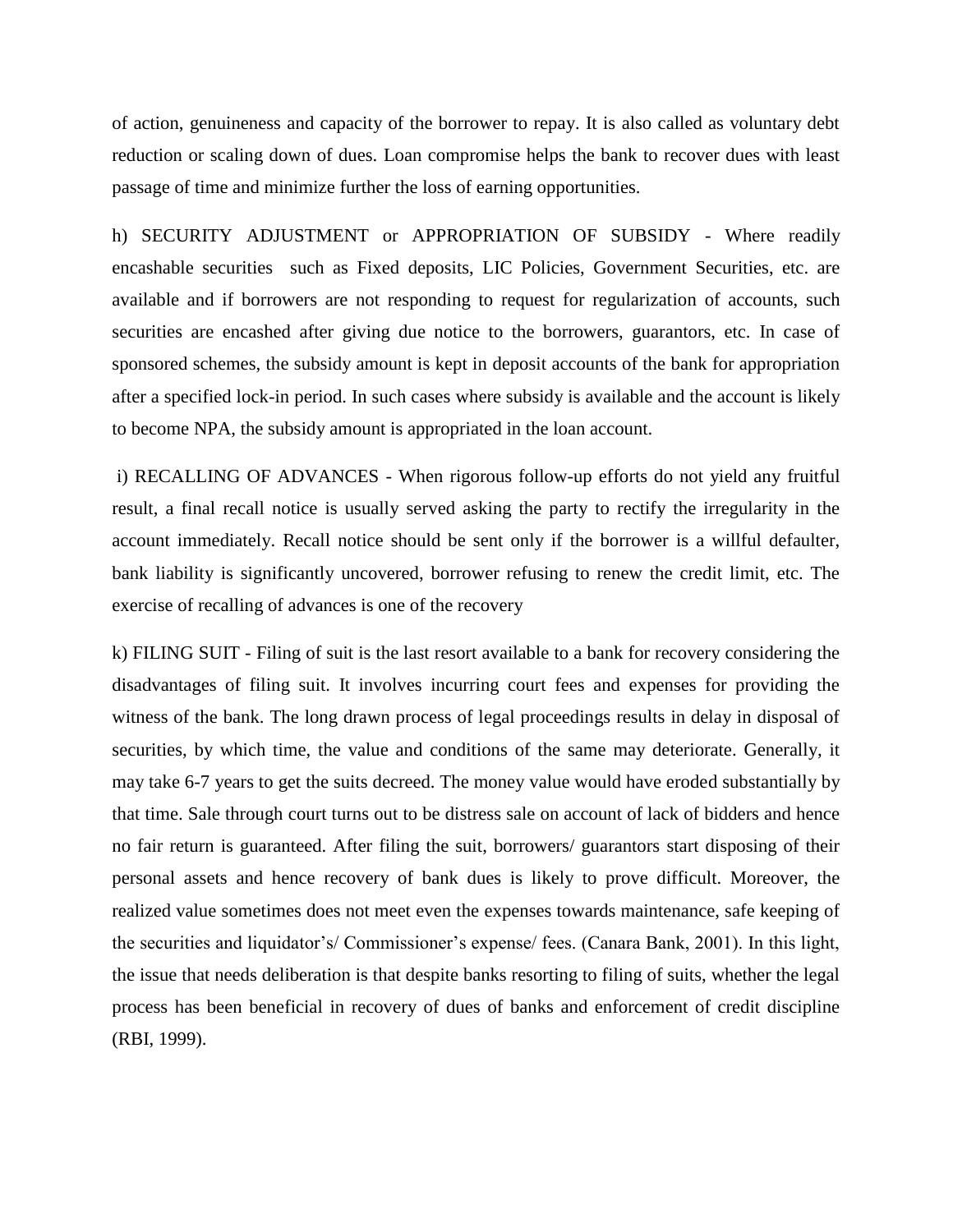l) WRITE-OFF - If it is un-remunerative either to file suit and / or continue the account in the bank's books, banks waive off legal action and/ or write-off outstanding dues. By waiver of legal action, banks may take a decision not to pursue recovery through court of law. But for write-off, the banks decide to close the account by transfer of funds from their profits to the loan account. Write-off is proposed under certain circumstance such as : (i) borrowers are adjudicated as insolvents, (ii) revenue authorities under the State Public Recovery Act have recovered some amount and there is no further chances of any recovery, (iii) both borrower and guarantor are untraceable after selling their assets, and (iv) decrees remain unexecuted several times due to reasons beyond the control of the bank. However, even after write-offs, a bank continues its recovery efforts.

#### MANAGEMENT OF NON-PERFORMING ASSETS (NPA)

STRATEGIES FOR MANAGEMENT OF NPAS Indian commercial banks are adopting the measures to reduce and control the NPAs in accordance with the recommendations of RBI. These strategies are necessary to control NPAs. (A) Preventive management and (B) Curative management

A) PREVENTIVE MANAGEMENT Preventive measures are to prevent the asset from becoming a non performing asset. Banks has to concentrate on the following to minimize the level of NPAs.

1) EARLY WARNING SIGNALS (EWS) - Banks should continuously monitor loans to identify accounts that have potential to become non-performing. It is important in any early warning system, to be sensitive to signals of credit deterioration. A host of early warning signals are used by different banks for identification of potential NPAs. Most banks in India have laid down a series of operational, financial, transactional indicators that could serve to identify emerging problems in credit exposures at an early stage. Further, it is revealed that the indicators which may trigger early warning system depend not only on default in payment of installment and interest but also other factors such as deterioration in operating and financial performance of the borrower, weakening industry characteristics, regulatory changes, and general economic conditions. Early warning signals can be classified into five broad categories viz: (A) Financial, (B) Operational, (C) Banking, (D) Management and (E) External factors.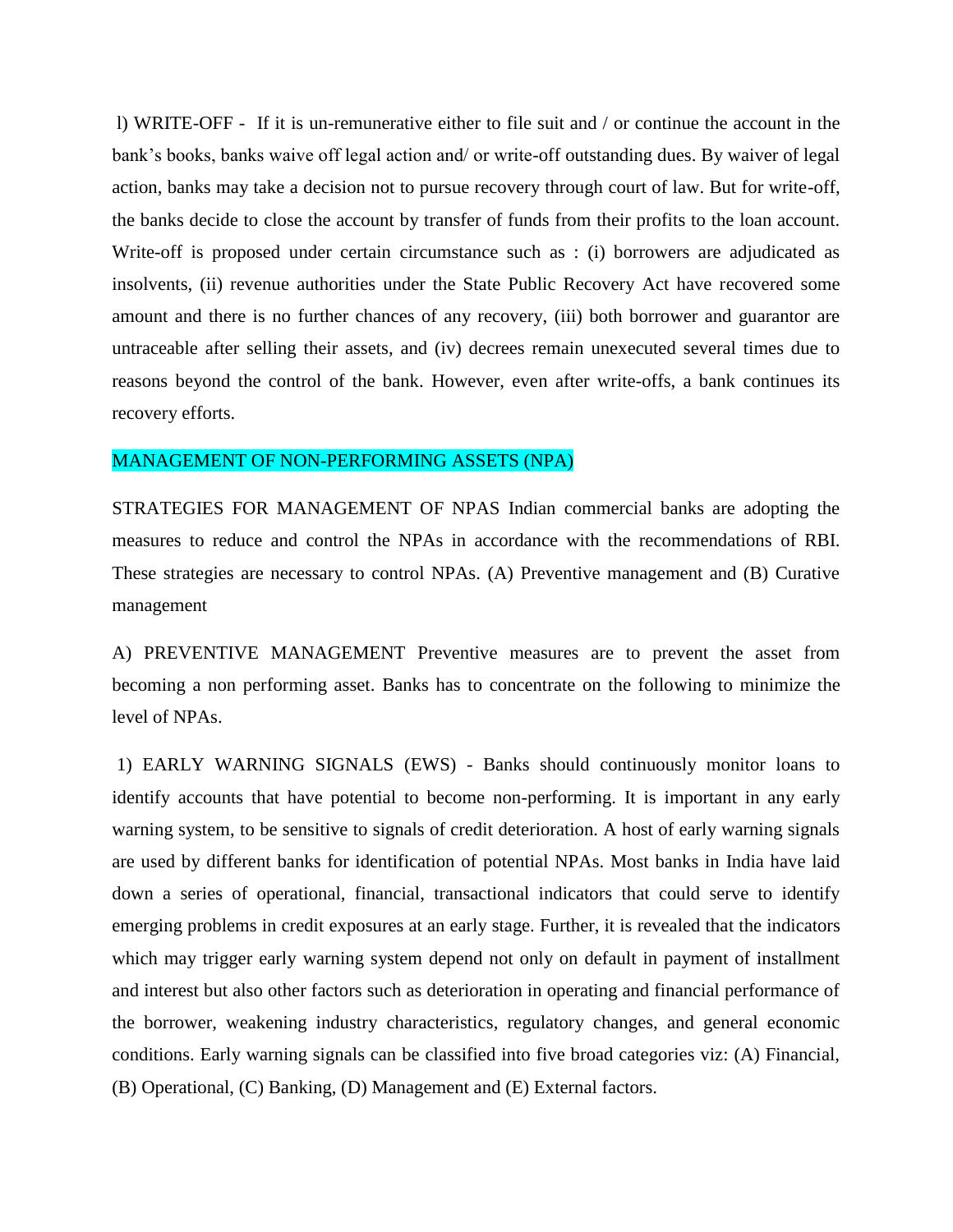(a) Financial warning signals: Financial related warning signals generally emanate from the borrowers" balance sheet, income expenditure statement, statement of cash flows etc. Following common warning signals are captured by some of the banks having relatively developed EWS: Persistent irregularity in the account, Default in repayment obligation, Devolvement of invocation of guarantees, Deterioration in liquidity/working capital position, Substantial increase in long term debts in relation to equity and declining sales.

(b) Operational signals: Following operational signals are captured by some of the banks: Operating losses/net losses, Rising sales and falling profits, Disproportionate increase in overheads relative to sales, rising level of bad debt losses Operational warning signals, Low activity level in plant, Disorderly diversification/frequent changes in plan, Non-payment of wages/power bills, Loss of critical customer/s, Frequent labor problems, Evidence of aged inventory/large level of inventory.

(c) Banking related signals: Following are the banking related signals: Declining bank balances/declining operations in the account, Opening of account with other bank, Return of outward bills/dishonored cheques, Sales transactions not routed through the account, frequent requests for loan, frequent delays in submitting stock statements, financial data, etc.

(d) Management related warning signals: These following signals are related with management: Lack of co-operation from key personnel, Change in management, ownership or key personnel, Desire to take undue risks, Family disputes, Poor financial controls, Fudging of financial statements, Diversion of funds, etc.

(e) Signals relating to external factors: Signals like Economic recession, Emergence of new competition, Emergence of new technology, Changes in government / regulatory policies, Natural calamities are related to external factors

2) KNOW YOUR CLIENT (KYC) - Most banks in India have a system of preparing `know your client" (KYC) profile/credit report. As a part of KYC system, visits are made on clients and their places of business/units. The frequency of such visits depends on the nature and needs of relationship.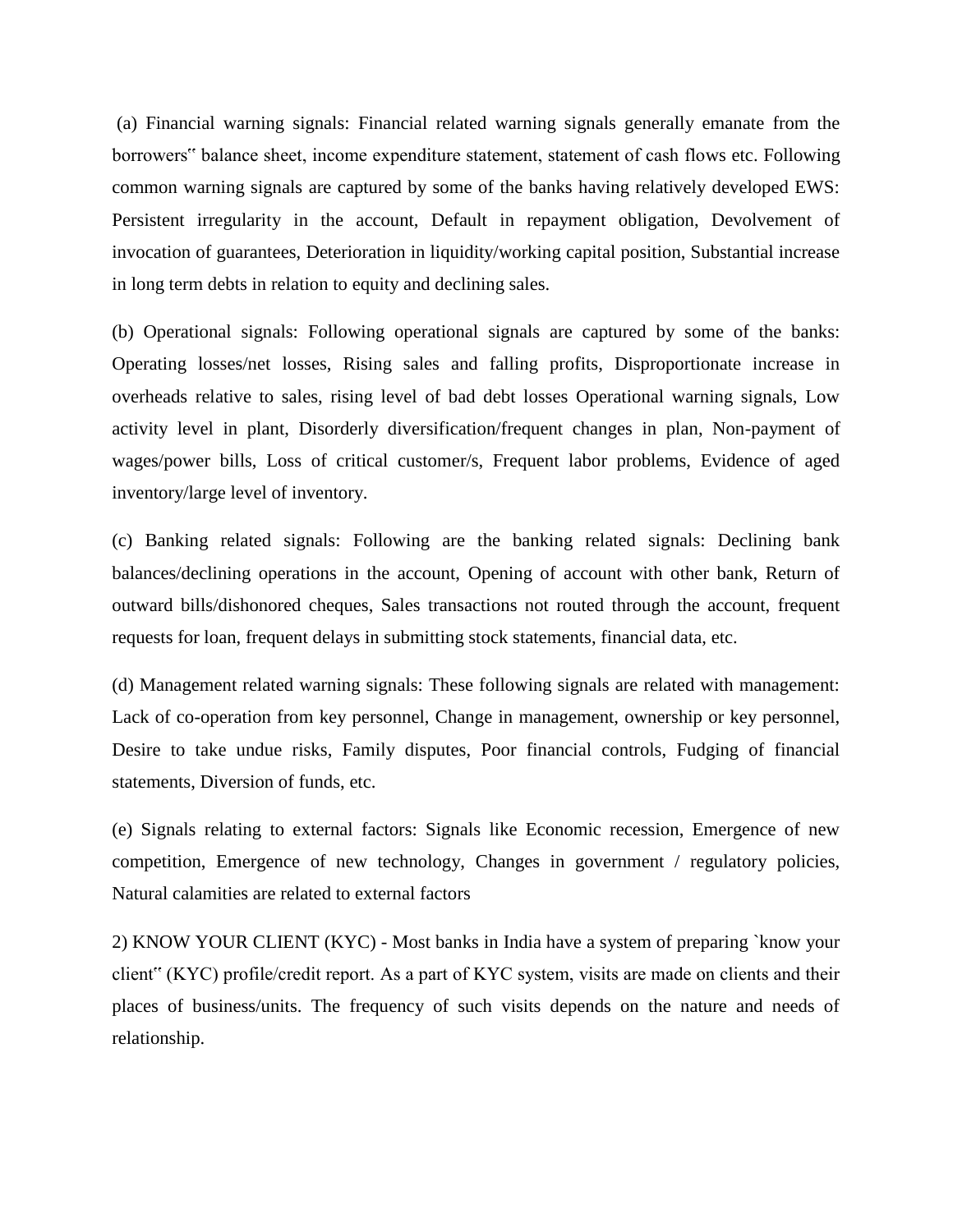3) CREDIT ASSESMENT AND RISK MANAGEMENT - Credit assessment and Risk management mechanism are ever lasting solution to the problem of NPAs. Managing credit risk is a much more forward-looking approach and is mainly concerned with managing the quality of credit portfolio before default takes place. The documentation of credit policy and credit audit immediately after the sanction is necessary to upgrade the quality of credit appraisal in banks. In a situation of liquidity overhang the enthusiasm of the banking system is to increase lending with compromise on asset quality, raising concern about adverse selection and potential danger of addition to the NPAs stock. It is necessary that the banking system is equipped with prudential norms to minimize if not completely avoid the problem of credit risk and develop an effective internal credit risk models for the purpose of credit risk management.

4) ORGANISATIONAL RESTRUCTURING - With regard to internal factors leading to NPAs the onus for containing the same rest with the bank themselves. These will necessities organizational restructuring improvement in the managerial efficiency, skill up gradation for proper assessment of credit worthiness and a change in the attitude of the banks towards legal action, which is traditionally viewed as a measure of the last resort.

5) REDUCE DEPENDENCE ON INTEREST - The Indian banks are largely depending upon lending and investments. The banks in the developed countries do not depend upon this income whereas 86 percent of income of Indian banks is accounted from interest and the rest of the income is fee based. The banker can earn sufficient net margin by investing in safer securities though not at high rate of interest. It facilitates for limiting of high level of NPAs gradually. It is possible that average yield on loans and advances net default provisions and services costs do not exceed the average yield on safety securities because of the absence of risk and service cost.

6) WATCH LIST - The grading of the bank"s risk assets is an important internal control tool. It serves the need of the Management to identify and monitor potential risks of a loan asset. The purpose of identification of potential NPAs is to ensure that appropriate preventive / corrective steps could be initiated by the bank to protect against the loan asset becoming non-performing. Most of the banks have a system to put certain borrowable accounts under watch list or special mention category if performing advances operating under adverse business or economic conditions are exhibiting certain distress signals. These accounts generally exhibit weaknesses which are correctable by closer attention. The categorization of such accounts in watch list or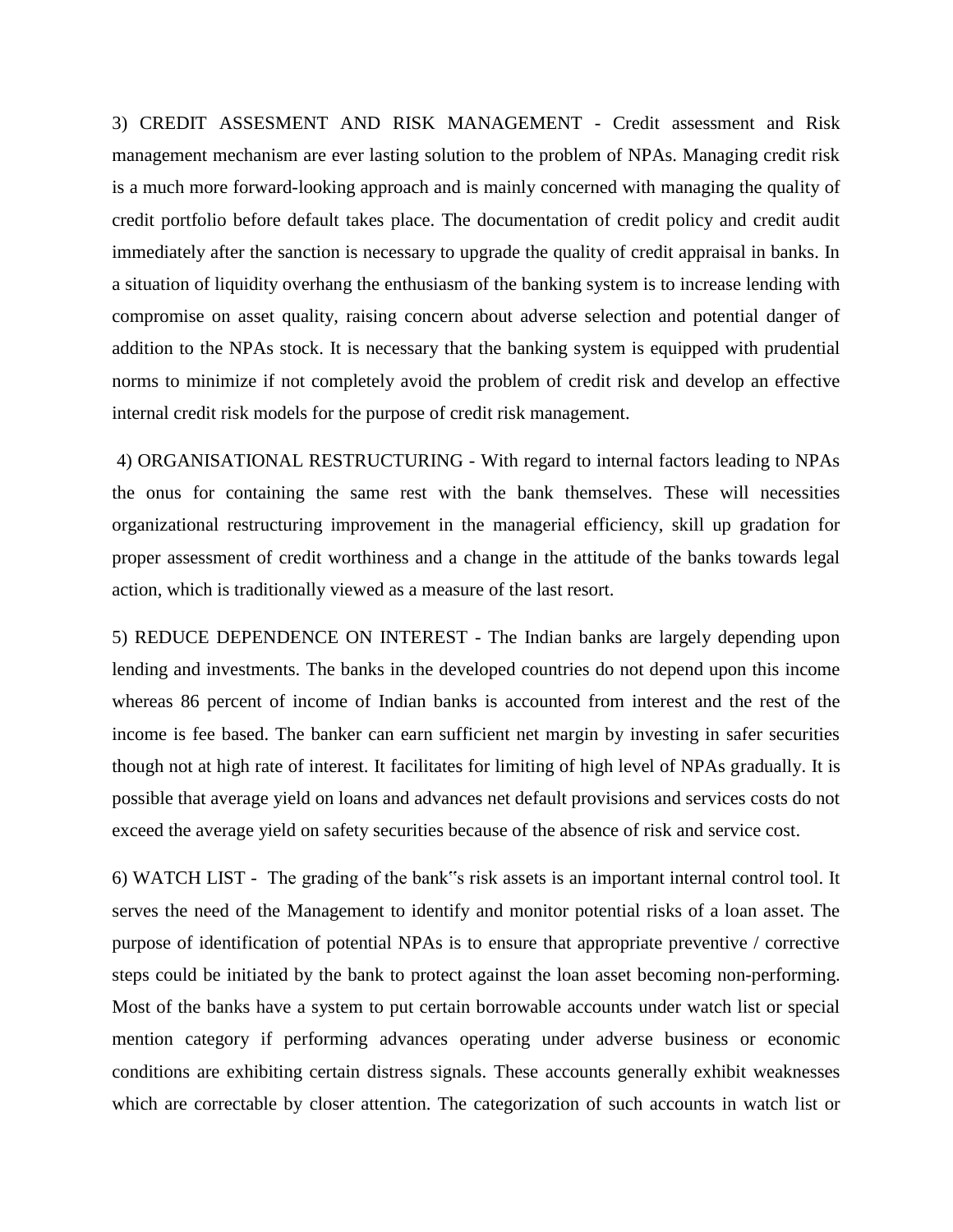special mention category provides early warning signals enabling Relationship Manager or Credit Officer to anticipate credit deterioration and take necessary preventive steps to avoid their slippage into non performing advances.

7) WILLFUL DEFAULTERS - RBI has issued revised guidelines in respect of detection of willful default and diversion of funds. As per these guidelines a willful default occurs when a borrower defaults in meeting its obligations to the lender when it has capacity to honor the obligations or when funds have been utilized for purposes other than those for which finance was granted. The list of willful defaulters is required to be submitted to Securities Exchange Board of India (SEBI) and RBI to prevent their access to capital markets. Sharing of information of this nature helps banks in their due diligence exercise and helps in avoiding financing unscrupulous elements. RBI has advised lenders to initiate legal measures including criminal actions, wherever required, and undertake a proactive approach in change in management, where appropriate.

B) CURATIVE MANAGEMENT - The curative measures are designed to maximize recoveries so that banks funds locked up in NPAs are released for recycling. The Central government and RBI have taken steps for controlling incidence of fresh NPAs and creating legal and regulatory environment to facilitate the recovery of existing NPAs of banks. They are:

1) ONE TIME SETTLEMENT SCHEMES / COMPROMISE SETTLEMENT SCHEMES - This scheme covers all sectors sub-standard assets, doubtful or loss assets as on 31st March 2000. All cases on which the banks have initiated action under the SRFAESI Act and also cases pending before Courts/DRTs/BIFR, subject to consent decree being obtained from the Courts/DRTs/BIFR are covered. However cases of willful default, fraud and malfeasance are not covered. As per the OTS scheme, for NPAs up to 148 Rs. 10crores, the minimum amount that should be recovered should be 100% of the outstanding balance in the account.

2) LOK ADALATS or PEOPLE'S COURT - Lok Adalats are voluntary agencies created by the State Government to assist in matters of loan compromise. Lok Adalat institutions help banks to settle disputes involving account in "doubtful" and "loss" category, with outstanding balance of Rs.5 lakh for compromise settlement under Lok Adalat. Debt recovery tribunals have been empowered to organize Lok Adalat to decide on cases of NPAs of Rs. 10 lakh and above. This